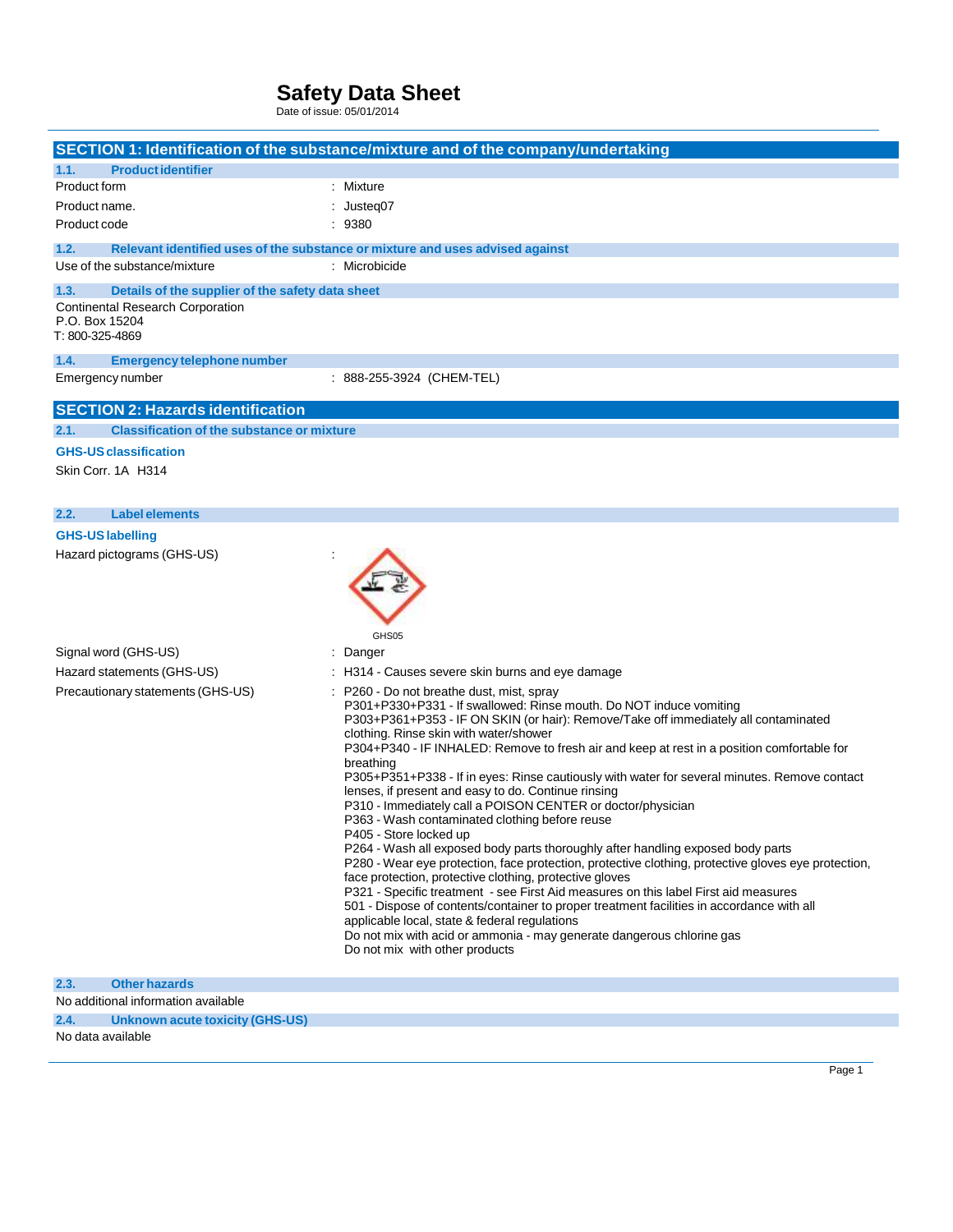## **SECTION 3: Composition/information on ingredients**

## **3.1. Substances**

### Not applicable

### Full text of H-phrases: see section 16

| 3.2.        | Mixture                                                   |                           |               |                              |
|-------------|-----------------------------------------------------------|---------------------------|---------------|------------------------------|
| <b>Name</b> |                                                           | <b>Product identifier</b> | $\frac{9}{6}$ | <b>GHS-US classification</b> |
|             | sodium hypochlorite, solution, conc active chlorine=12.5% | (CAS No) 7681-52-9        | $50 - 60$     | Skin Corr. 1A. H314          |
|             | sodium hydroxide, conc=50%, aqueous solution              | (CAS No) 1310-73-2        | $2 - 5$       | Skin Corr. 1A. H314          |

| <b>SECTION 4: First aid measures</b>                                |                                                                                                                                                                                                                                                                                                                                                                                                                                                                                                                                                                              |  |  |  |
|---------------------------------------------------------------------|------------------------------------------------------------------------------------------------------------------------------------------------------------------------------------------------------------------------------------------------------------------------------------------------------------------------------------------------------------------------------------------------------------------------------------------------------------------------------------------------------------------------------------------------------------------------------|--|--|--|
| 4.1.<br><b>Description of first aid measures</b>                    |                                                                                                                                                                                                                                                                                                                                                                                                                                                                                                                                                                              |  |  |  |
| First-aid measures general                                          | : Check the vital functions. Unconscious: maintain adequate airway and respiration. Respiratory<br>arrest: artificial respiration or oxygen. Cardiac arrest: perform resuscitation. Victim conscious with<br>laboured breathing: half-seated. Victim in shock: on his back with legs slightly raised. Vomiting:<br>prevent asphyxia/aspiration pneumonia. Prevent cooling by covering the victim (no warming up).<br>Keep watching the victim. Give psychological aid. Keep the victim calm, avoid physical strain.<br>Depending on the victim's condition: doctor/hospital. |  |  |  |
| First-aid measures after inhalation                                 | : Remove the victim into fresh air. Respiratory problems: consult a doctor/medical service.                                                                                                                                                                                                                                                                                                                                                                                                                                                                                  |  |  |  |
| First-aid measures after skin contact                               | : Wash immediately with lots of water (15 minutes)/shower. Remove clothing while washing. Do<br>not remove clothing if it sticks to the skin. Cover wounds with sterile bandage. Consult a<br>doctor/medical service. If burned surface > 10%: take victim to hospital.                                                                                                                                                                                                                                                                                                      |  |  |  |
| First-aid measures after eye contact                                | : Rinse immediately with plenty of water for 15 minutes. Do not apply neutralizing agents. Take<br>victim to an ophthalmologist.                                                                                                                                                                                                                                                                                                                                                                                                                                             |  |  |  |
| First-aid measures after ingestion                                  | Rinse mouth with water. Immediately after ingestion: give lots of water to drink. Do not induce<br>vomiting. Do not give activated charcoal. Do not give chemical antidote. Immediately consult a<br>doctor/medical service. Call Poison Information Centre (www.big.be/antigif.htm). Ingestion of<br>large quantities: immediately to hospital. Take the container/vomit to the doctor/hospital.                                                                                                                                                                            |  |  |  |
| 4.2.<br>Most important symptoms and effects, both acute and delayed |                                                                                                                                                                                                                                                                                                                                                                                                                                                                                                                                                                              |  |  |  |
| Symptoms/injuries                                                   | : Causes severe skin burns and eye damage.                                                                                                                                                                                                                                                                                                                                                                                                                                                                                                                                   |  |  |  |
| Symptoms/injuries after inhalation                                  | Dry/sore throat. Coughing. Irritation of the respiratory tract. Irritation of the nasal mucous<br>membranes. EXPOSURE TO HIGH CONCENTRATIONS: Possible laryngeal spasm/oedema.<br>Risk of lung oedema. Respiratory difficulties.                                                                                                                                                                                                                                                                                                                                             |  |  |  |
| Symptoms/injuries after skin contact                                | : Caustic burns/corrosion of the skin.                                                                                                                                                                                                                                                                                                                                                                                                                                                                                                                                       |  |  |  |
| Symptoms/injuries after eye contact                                 | : Corrosion of the eye tissue. Permanent eye damage.                                                                                                                                                                                                                                                                                                                                                                                                                                                                                                                         |  |  |  |
| Symptoms/injuries after ingestion                                   | : Vomiting. Burns to the gastric/intestinal mucosa. Possible esophageal perforation. Bleeding of<br>the gastrointestinal tract. Shock. Disturbances of consciousness. FOLLOWING SYMPTOMS<br>MAY APPEAR LATER: Tumours of the gastrointestinal tract.                                                                                                                                                                                                                                                                                                                         |  |  |  |
| Chronic symptoms                                                    | ON CONTINUOUS/REPEATED EXPOSURE/CONTACT: Fall of hair, Skin rash/inflammation.<br>Gastrointestinal complaints.                                                                                                                                                                                                                                                                                                                                                                                                                                                               |  |  |  |

No additional information available **4.3. Indication of any immediate medical attention and special treatment needed**

| <b>SECTION 5: Firefighting measures</b>                       |                                                                                                                                                                                                                                                                                                                                                                                                                                                                        |  |  |
|---------------------------------------------------------------|------------------------------------------------------------------------------------------------------------------------------------------------------------------------------------------------------------------------------------------------------------------------------------------------------------------------------------------------------------------------------------------------------------------------------------------------------------------------|--|--|
| 5.1.<br><b>Extinguishing media</b>                            |                                                                                                                                                                                                                                                                                                                                                                                                                                                                        |  |  |
| Suitable extinguishing media                                  | : Adapt extinguishing media to the environment.                                                                                                                                                                                                                                                                                                                                                                                                                        |  |  |
| Unsuitable extinguishing media                                | : No unsuitable extinguishing media known.                                                                                                                                                                                                                                                                                                                                                                                                                             |  |  |
| 5.2.<br>Special hazards arising from the substance or mixture |                                                                                                                                                                                                                                                                                                                                                                                                                                                                        |  |  |
| Fire hazard                                                   | : DIRECT FIRE HAZARD. Non combustible. INDIRECT FIRE HAZARD. Reactions involving a fire<br>hazard: see "Reactivity Hazard".                                                                                                                                                                                                                                                                                                                                            |  |  |
| Explosion hazard                                              | : INDIRECT EXPLOSION HAZARD. Reactions with explosion hazards: see "Reactivity Hazard".                                                                                                                                                                                                                                                                                                                                                                                |  |  |
| Reactivity                                                    | : On burning: release of toxic and corrosive gases/vapours (chlorine, hydrogen chloride).<br>Decomposes slowly on exposure to air: oxidation which increases fire hazard and release of toxic<br>and corrosive gases/vapours (chlorine). This reaction is accelerated on exposure to light,<br>on exposure to temperature rise and on exposure to (some) metals. Reacts violently with (some)<br>acids/bases: release of toxic and corrosive gases/vapours (chlorine). |  |  |
| 5.3.<br><b>Advice for firefighters</b>                        |                                                                                                                                                                                                                                                                                                                                                                                                                                                                        |  |  |
| Firefighting instructions                                     | : Cool tanks/drums with water spray/remove them into safety. Do not move the load if exposed to<br>heat. Dilute toxic gases with water spray. Take account of toxic fire-fighting water. Use water<br>moderately and if possible collect or contain it.                                                                                                                                                                                                                |  |  |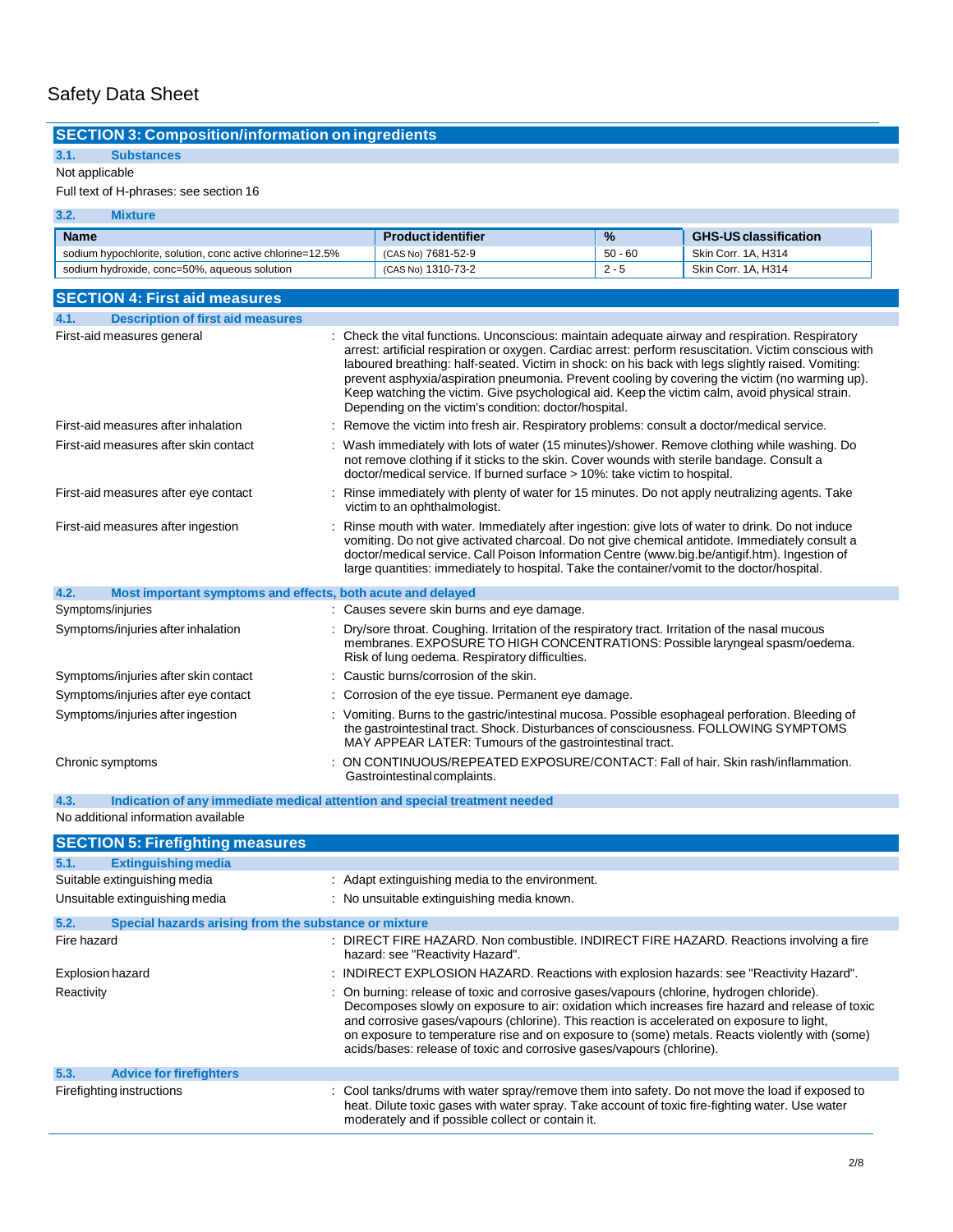|                         | Protection during firefighting                                                                     | : Heat/fire exposure: compressed air/oxygen apparatus.                                                                                                                                                                                                                                                                                                                                                                                                                                                                             |
|-------------------------|----------------------------------------------------------------------------------------------------|------------------------------------------------------------------------------------------------------------------------------------------------------------------------------------------------------------------------------------------------------------------------------------------------------------------------------------------------------------------------------------------------------------------------------------------------------------------------------------------------------------------------------------|
|                         | <b>SECTION 6: Accidental release measures</b>                                                      |                                                                                                                                                                                                                                                                                                                                                                                                                                                                                                                                    |
| 6.1.                    |                                                                                                    | Personal precautions, protective equipment and emergency procedures                                                                                                                                                                                                                                                                                                                                                                                                                                                                |
| 6.1.1.                  | For non-emergency personnel                                                                        |                                                                                                                                                                                                                                                                                                                                                                                                                                                                                                                                    |
|                         | Protective equipment                                                                               | : Gloves. Face-shield. Corrosion-proof suit. Large spills/in enclosed spaces: compressed air<br>apparatus. Large spills/in enclosed spaces: gas-tight suit. Reactivity hazard: compressed<br>air/oxygen apparatus. Reactivity hazard: gas-tight suit.                                                                                                                                                                                                                                                                              |
|                         | Emergency procedures                                                                               | : Keep upwind. Mark the danger area. Seal off low-lying areas. Close doors and windows of<br>adjacent premises. No naked flames. Wash contaminated clothes. Large spills/in confined<br>spaces: consider evacuation. In case of reactivity hazard: consider evacuation.                                                                                                                                                                                                                                                            |
| 6.1.2.                  | For emergency responders                                                                           |                                                                                                                                                                                                                                                                                                                                                                                                                                                                                                                                    |
|                         | Protective equipment                                                                               | : Equip cleanup crew with proper protection.                                                                                                                                                                                                                                                                                                                                                                                                                                                                                       |
|                         | Emergency procedures                                                                               | : Ventilate area.                                                                                                                                                                                                                                                                                                                                                                                                                                                                                                                  |
| 6.2.                    | <b>Environmental precautions</b><br>Prevent soil and water pollution. Prevent spreading in sewers. |                                                                                                                                                                                                                                                                                                                                                                                                                                                                                                                                    |
| 6.3.                    | Methods and material for containment and cleaning up                                               |                                                                                                                                                                                                                                                                                                                                                                                                                                                                                                                                    |
|                         | For containment                                                                                    | : Contain released substance, pump into suitable containers. Consult "Material-handling" to select<br>material of containers. Plug the leak, cut off the supply. Dam up the liquid spill. If reacting: dilute<br>toxic gas/vapour with water spray. Take account of toxic/corrosive precipitation water. Heat<br>exposure: dilute toxic gas/vapour with water spray.                                                                                                                                                               |
| Methods for cleaning up |                                                                                                    | Liquid spill: neutralize. Take up liquid spill into a non combustible material e.g.: sand, earth,<br>vermiculite. Scoop absorbed substance into closing containers. See "Material-handling" for<br>suitable container materials. Spill must not return in its original container. Damaged/cooled tanks<br>must be emptied. Carefully collect the spill/leftovers. Clean contaminated surfaces with an excess<br>of water. Take collected spill to manufacturer/competent authority. Wash clothing and equipment<br>after handling. |
| 6.4.                    | <b>Reference to other sections</b>                                                                 |                                                                                                                                                                                                                                                                                                                                                                                                                                                                                                                                    |
|                         | See Heading 8. Exposure controls and personal protection.                                          |                                                                                                                                                                                                                                                                                                                                                                                                                                                                                                                                    |
|                         | <b>SECTION 7: Handling and storage</b>                                                             |                                                                                                                                                                                                                                                                                                                                                                                                                                                                                                                                    |
| 7.1.                    | <b>Precautions for safe handling</b>                                                               |                                                                                                                                                                                                                                                                                                                                                                                                                                                                                                                                    |
|                         | Precautions for safe handling                                                                      | : Comply with the legal requirements. Remove contaminated clothing immediately. Clean<br>contaminated clothing. Keep the substance free from contamination. Thoroughly clean/dry the<br>installation before use. Do not discharge the waste into the drain. Keep away from naked<br>flames/heat. Observe strict hygiene. Keep container tightly closed. Measure the concentration in<br>the air regularly. Carry operations in the open/under local exhaust/ventilation or with respiratory<br>protection.                         |
|                         | Hygiene measures                                                                                   | : Wash all exposed body parts thoroughly after handling all exposed body parts.                                                                                                                                                                                                                                                                                                                                                                                                                                                    |
| 7.2.                    | Conditions for safe storage, including any incompatibilities                                       |                                                                                                                                                                                                                                                                                                                                                                                                                                                                                                                                    |
|                         | <b>Technical measures</b>                                                                          | : Comply with applicable regulations.                                                                                                                                                                                                                                                                                                                                                                                                                                                                                              |
|                         | Storage conditions                                                                                 | : Keep only in the original container in a cool, well ventilated place away from : Keep container<br>closed when not in use.                                                                                                                                                                                                                                                                                                                                                                                                       |
|                         | Incompatible products                                                                              | : Strong bases, strong acids.                                                                                                                                                                                                                                                                                                                                                                                                                                                                                                      |
|                         | Incompatible materials                                                                             | : Sources of ignition. Direct sunlight.                                                                                                                                                                                                                                                                                                                                                                                                                                                                                            |
|                         | Heat and ignition sources                                                                          | : KEEP SUBSTANCE AWAY FROM: heat sources.                                                                                                                                                                                                                                                                                                                                                                                                                                                                                          |
|                         | Prohibitions on mixed storage                                                                      | : KEEP SUBSTANCE AWAY FROM: reducing agents. (strong) acids. (strong) bases. metals.<br>organic materials.                                                                                                                                                                                                                                                                                                                                                                                                                         |
| Storage area            |                                                                                                    | Store in a cool area. Keep out of direct sunlight. Store in a dry area. Store in a dark area. Keep<br>locked up. Provide for a tub to collect spills. Keep only in the original container. Meet all legal<br>requirements.                                                                                                                                                                                                                                                                                                         |
|                         | Special rules on packaging                                                                         | : SPECIAL REQUIREMENTS: closing. clean. opaque. correctly labelled. meet the legal                                                                                                                                                                                                                                                                                                                                                                                                                                                 |

requirements. Secure fragile packagings in solid containers.

TO AVOID: aluminium. zinc.

Packaging materials : SUITABLE MATERIAL: synthetic material. polyethylene. glass. stoneware/porcelain. MATERIAL

| 7.3. | <b>Specific end use(s)</b> |  |
|------|----------------------------|--|
|------|----------------------------|--|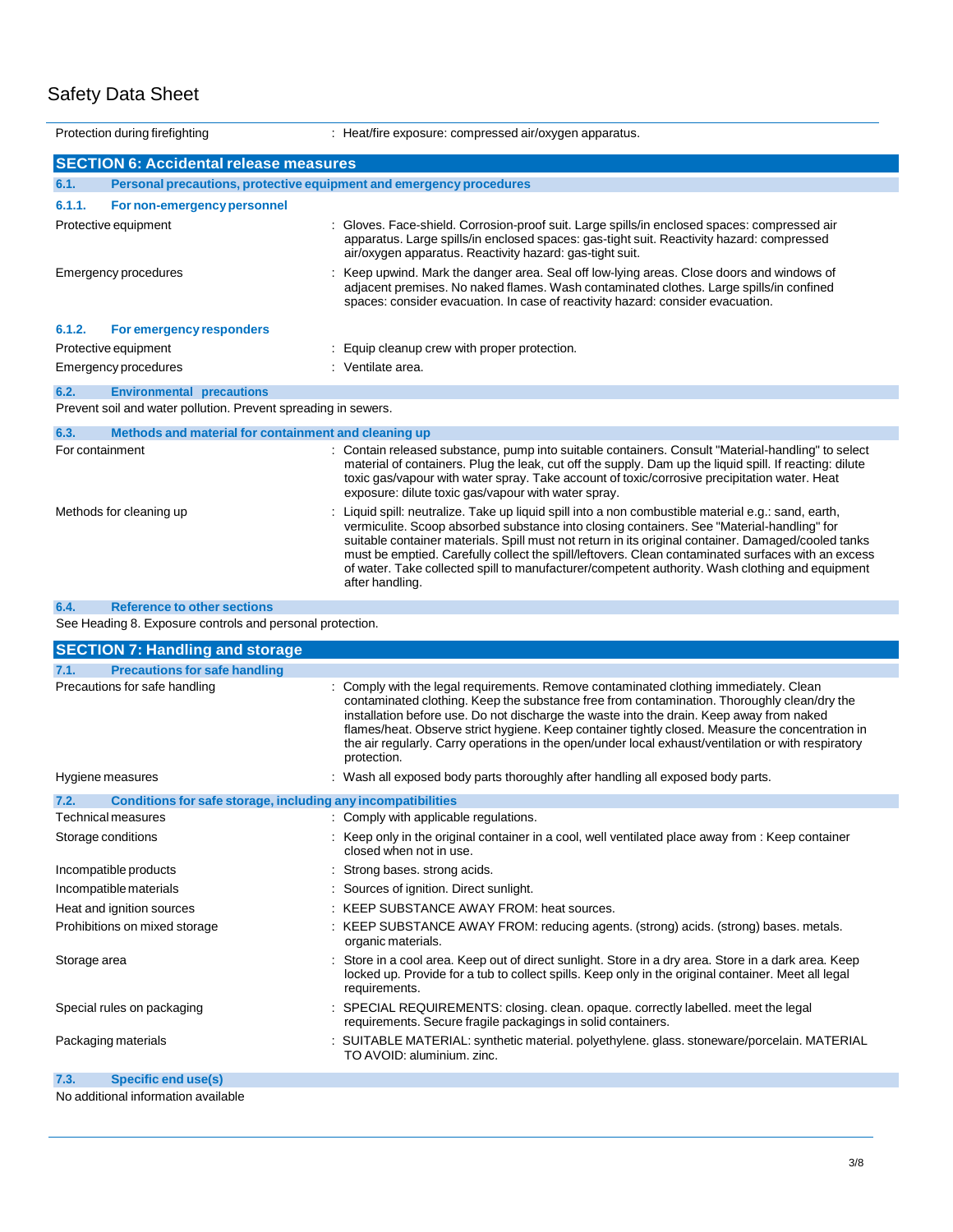| <b>SECTION 8: Exposure controls/personal protection</b> |                                                          |                                                                                                                                                                |
|---------------------------------------------------------|----------------------------------------------------------|----------------------------------------------------------------------------------------------------------------------------------------------------------------|
| <b>Control parameters</b><br>8.1.                       |                                                          |                                                                                                                                                                |
|                                                         |                                                          |                                                                                                                                                                |
|                                                         | sodium hydroxide, conc=50%, aqueous solution (1310-73-2) |                                                                                                                                                                |
| <b>USA ACGIH</b>                                        | ACGIH Ceiling (mg/m <sup>3</sup> )                       | $2 \text{ mg/m}^3$                                                                                                                                             |
|                                                         |                                                          |                                                                                                                                                                |
| 8.2.<br><b>Exposure controls</b>                        |                                                          |                                                                                                                                                                |
| Personal protective equipment                           | : Avoid all unnecessary exposure.                        |                                                                                                                                                                |
| Materials for protective clothing                       | available.                                               | : GIVE EXCELLENT RESISTANCE: No data available. GIVE GOOD RESISTANCE: neoprene.<br>PVC, GIVE LESS RESISTANCE: No data available, GIVE POOR RESISTANCE: No data |
| Hand protection                                         | : Gloves.                                                |                                                                                                                                                                |
| Eye protection                                          | : Face shield.                                           |                                                                                                                                                                |
| Skin and body protection                                | : Corrosion-proof clothing.                              |                                                                                                                                                                |
| Respiratory protection                                  | self-contained respirator.                               | : Wear gas mask with filter type B if conc. in air > exposure limit. High vapour/gas concentration:                                                            |
| Other information                                       | : When using, do not eat, drink or smoke.                |                                                                                                                                                                |
| <b>SECTION 9: Physical and chemical properties</b>      |                                                          |                                                                                                                                                                |

| 9.1.<br>Information on basic physical and chemical properties |                                   |
|---------------------------------------------------------------|-----------------------------------|
| Physical state                                                | Liquid                            |
| Appearance                                                    | Clear liquid.                     |
| Colour                                                        | Light yellow to yellow-brown.     |
| Odour                                                         | chlorine-like.                    |
| Odour threshold                                               | No data available                 |
| рH                                                            | $12 - 13$                         |
| pH solution                                                   | $11 - 12$                         |
| Relative evaporation rate (butylacetate=1)                    | No data available                 |
| Melting point                                                 | No data available                 |
| Freezing point                                                | < 0 °C                            |
| Boiling point                                                 | >100 °C                           |
| Flash point                                                   | No data available                 |
| Self ignition temperature                                     | No data available                 |
| Decomposition temperature                                     | No data available                 |
| Flammability (solid, gas)                                     | No data available                 |
| Vapour pressure                                               | No data available                 |
| Relative vapour density at 20 °C                              | No data available                 |
| Relative density                                              | No data available                 |
| Density                                                       | $1.24$ g/ml                       |
| Solubility                                                    | Soluble in water.<br>Water: 100 % |
| Log Pow                                                       | No data available                 |
| Log Kow                                                       | No data available                 |
| Viscosity, kinematic                                          | No data available                 |
| Viscosity, dynamic                                            | No data available                 |
| <b>Explosive properties</b>                                   | No data available.                |
| Oxidising properties                                          | No data available.                |
| <b>Explosive limits</b>                                       | No data available                 |

**9.2. Otherinformation**

No additional information available

### **SECTION 10: Stability and reactivity**

#### **10.1. Reactivity**

On burning: release of toxic and corrosive gases/vapours (chlorine, hydrogen chloride). Decomposes slowly on exposure to air: oxidation which increases fire hazard and release of toxic and corrosive gases/vapours (chlorine). This reaction is accelerated on exposure to light, on exposure to temperature rise and on exposure to (some) metals. Reacts violently with (some) acids/bases: release of toxic and corrosive gases/vapours (chlorine).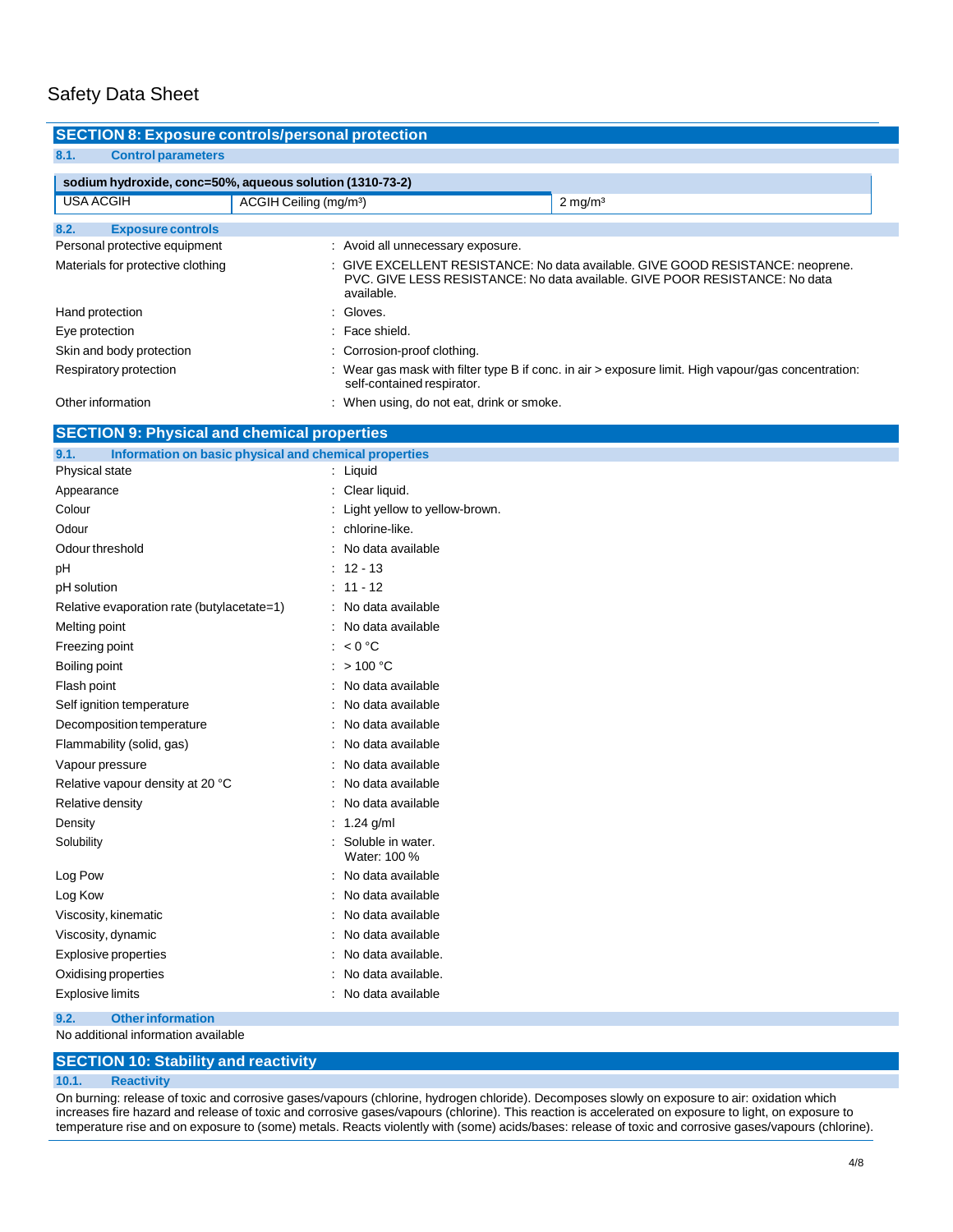| <b>Chemical stability</b><br>10.2.                                                          |                                                                                                                                                                                                                                                      |  |
|---------------------------------------------------------------------------------------------|------------------------------------------------------------------------------------------------------------------------------------------------------------------------------------------------------------------------------------------------------|--|
| Unstable on exposure to light.                                                              |                                                                                                                                                                                                                                                      |  |
| 10.3.<br><b>Possibility of hazardous reactions</b>                                          |                                                                                                                                                                                                                                                      |  |
| Not established.                                                                            |                                                                                                                                                                                                                                                      |  |
| 10.4.<br><b>Conditions to avoid</b>                                                         |                                                                                                                                                                                                                                                      |  |
| Direct sunlight. Extremely high or low temperatures.                                        |                                                                                                                                                                                                                                                      |  |
| 10.5.<br><b>Incompatible materials</b>                                                      |                                                                                                                                                                                                                                                      |  |
|                                                                                             | strong acids. Strong bases. Do not mix with acid or ammonia - may generate dangerous chlorine gas. May be corrosive to metals.                                                                                                                       |  |
| 10.6.<br><b>Hazardous decomposition products</b>                                            |                                                                                                                                                                                                                                                      |  |
| fume. Carbon monoxide. Carbon dioxide. Thermal decomposition generates : Corrosive vapours. |                                                                                                                                                                                                                                                      |  |
| <b>SECTION 11: Toxicological information</b>                                                |                                                                                                                                                                                                                                                      |  |
| Information on toxicological effects<br>11.1.                                               |                                                                                                                                                                                                                                                      |  |
| Acute toxicity                                                                              | : Not classified                                                                                                                                                                                                                                     |  |
|                                                                                             |                                                                                                                                                                                                                                                      |  |
| sodium hypochlorite, solution, conc active chlorine=12.5% (7681-52-9)                       |                                                                                                                                                                                                                                                      |  |
| LD50 oral rat                                                                               | > 5000 mg/kg (Rat)                                                                                                                                                                                                                                   |  |
| LD50 dermal rabbit                                                                          | > 10000 mg/kg (Rabbit)                                                                                                                                                                                                                               |  |
| Skin corrosion/irritation                                                                   | : Causes severe skin burns and eye damage.                                                                                                                                                                                                           |  |
|                                                                                             | pH: 12 - 13                                                                                                                                                                                                                                          |  |
| Serious eye damage/irritation                                                               | : Not classified                                                                                                                                                                                                                                     |  |
|                                                                                             | pH: 12 - 13                                                                                                                                                                                                                                          |  |
| Respiratory or skin sensitisation                                                           | : Not classified                                                                                                                                                                                                                                     |  |
| Germ cell mutagenicity                                                                      | Not classified                                                                                                                                                                                                                                       |  |
| Carcinogenicity                                                                             | : Not classified                                                                                                                                                                                                                                     |  |
| sodium hypochlorite, solution, conc active chlorine=12.5% (7681-52-9)                       |                                                                                                                                                                                                                                                      |  |
| IARC group                                                                                  | 3 - Not Classifiable                                                                                                                                                                                                                                 |  |
| Reproductive toxicity                                                                       | : Not classified                                                                                                                                                                                                                                     |  |
| Specific target organ toxicity (single exposure)                                            | : Not classified                                                                                                                                                                                                                                     |  |
|                                                                                             |                                                                                                                                                                                                                                                      |  |
| Specific target organ toxicity (repeated<br>exposure)                                       | : Not classified                                                                                                                                                                                                                                     |  |
| Aspiration hazard                                                                           | : Not classified                                                                                                                                                                                                                                     |  |
| Potential Adverse human health effects and<br>symptoms                                      | : Based on available data, the classification criteria are not met.                                                                                                                                                                                  |  |
| Symptoms/injuries after inhalation                                                          | : Dry/sore throat. Coughing. Irritation of the respiratory tract. Irritation of the nasal mucous<br>membranes. EXPOSURE TO HIGH CONCENTRATIONS: Possible laryngeal spasm/oedema.<br>Risk of lung oedema. Respiratory difficulties.                   |  |
| Symptoms/injuries after skin contact                                                        | : Caustic burns/corrosion of the skin.                                                                                                                                                                                                               |  |
| Symptoms/injuries after eye contact                                                         | : Corrosion of the eye tissue. Permanent eye damage.                                                                                                                                                                                                 |  |
| Symptoms/injuries after ingestion                                                           | : Vomiting. Burns to the gastric/intestinal mucosa. Possible esophageal perforation. Bleeding of<br>the gastrointestinal tract. Shock. Disturbances of consciousness. FOLLOWING SYMPTOMS<br>MAY APPEAR LATER: Tumours of the gastrointestinal tract. |  |
| Chronic symptoms                                                                            | : ON CONTINUOUS/REPEATED EXPOSURE/CONTACT: Fall of hair. Skin rash/inflammation.<br>Gastrointestinal complaints.                                                                                                                                     |  |
| <b>SECTION 12: Ecological information</b>                                                   |                                                                                                                                                                                                                                                      |  |
|                                                                                             |                                                                                                                                                                                                                                                      |  |

**12.1. Toxicity**

| sodium hydroxide, conc=50%, aqueous solution (1310-73-2)       |                                                       |  |
|----------------------------------------------------------------|-------------------------------------------------------|--|
| LC50 fishes 1                                                  | 45.4 mg/l 96 h; Salmo gairdneri (Oncorhynchus mykiss) |  |
| LC50 other aquatic organisms 1                                 | 100 mg/l (48 h; Daphnia magna; Pure substance)        |  |
| LC50 fish 2                                                    | 189 mg/l (48 h; Leuciscus idus)                       |  |
| TLM fish 1<br>125 ppm (96 h; Gambusia affinis; Pure substance) |                                                       |  |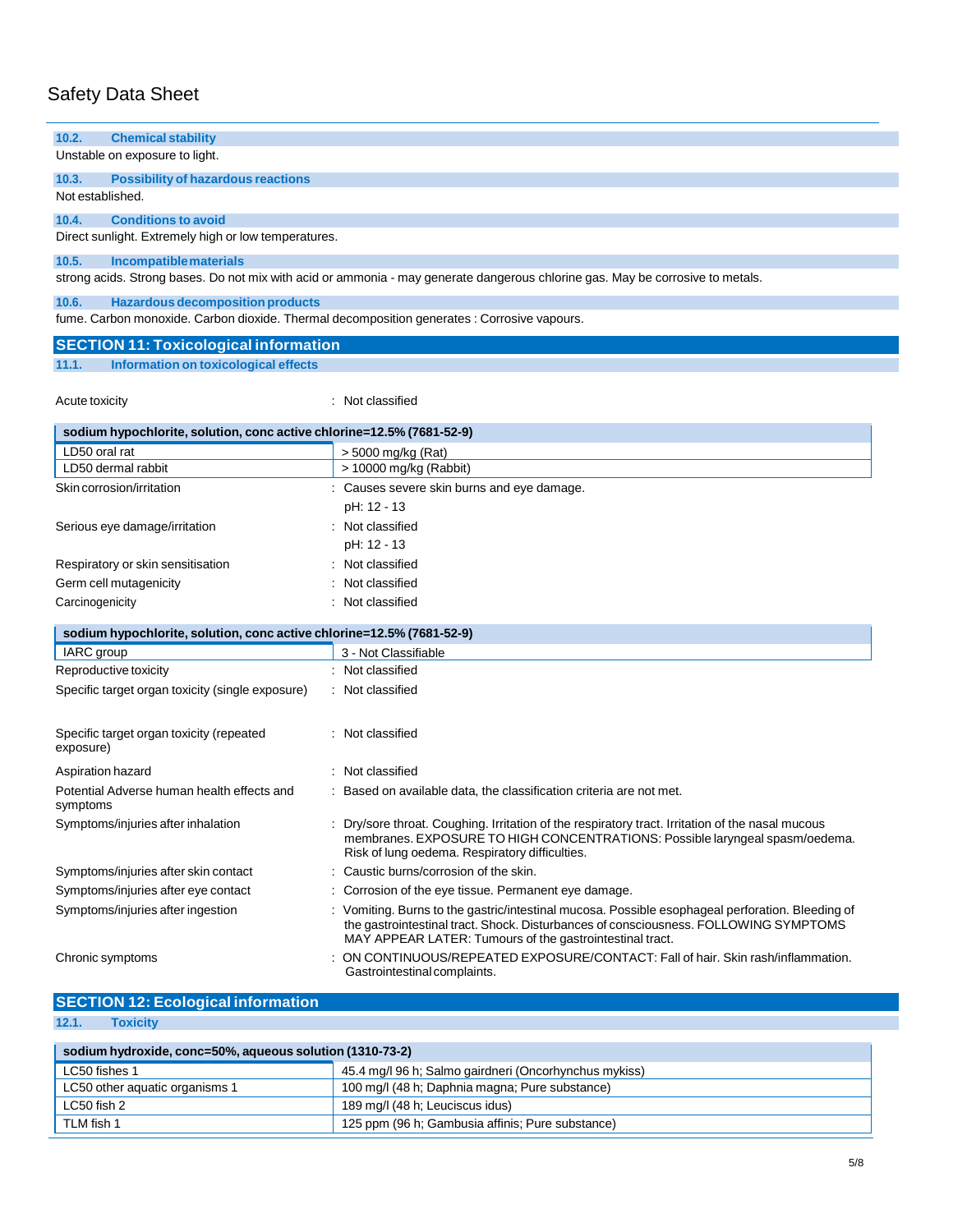| sodium hydroxide, conc=50%, aqueous solution (1310-73-2)              |                                                                                                                                                                                                                                                                                                                                                                                         |
|-----------------------------------------------------------------------|-----------------------------------------------------------------------------------------------------------------------------------------------------------------------------------------------------------------------------------------------------------------------------------------------------------------------------------------------------------------------------------------|
| TLM fish 2                                                            | 99 mg/l (48 h; Lepomis macrochirus; Pure substance)                                                                                                                                                                                                                                                                                                                                     |
| Threshold limit other aquatic organisms 1                             | 100 mg/l (48 h; Daphnia magna; Pure substance)                                                                                                                                                                                                                                                                                                                                          |
| sodium hypochlorite, solution, conc active chlorine=12.5% (7681-52-9) |                                                                                                                                                                                                                                                                                                                                                                                         |
| LC50 fishes 1                                                         | > 0.20 mg/l (96 h; Pimephales promelas; Solution <50%)                                                                                                                                                                                                                                                                                                                                  |
| 12.2.<br><b>Persistence and degradability</b>                         |                                                                                                                                                                                                                                                                                                                                                                                         |
|                                                                       |                                                                                                                                                                                                                                                                                                                                                                                         |
| Justeg07                                                              |                                                                                                                                                                                                                                                                                                                                                                                         |
| Persistence and degradability                                         | Biodegradability: not applicable. Low potential for adsorption in soil.                                                                                                                                                                                                                                                                                                                 |
| sodium hydroxide, conc=50%, aqueous solution (1310-73-2)              |                                                                                                                                                                                                                                                                                                                                                                                         |
| Persistence and degradability                                         | Biodegradability: not applicable. Not established.                                                                                                                                                                                                                                                                                                                                      |
| Biochemical oxygen demand (BOD)                                       | Not applicable                                                                                                                                                                                                                                                                                                                                                                          |
| Chemical oyxgen demand (COD)                                          | Not applicable                                                                                                                                                                                                                                                                                                                                                                          |
| ThOD                                                                  | Not applicable                                                                                                                                                                                                                                                                                                                                                                          |
| BOD (% of ThOD)                                                       | Not applicable                                                                                                                                                                                                                                                                                                                                                                          |
| sodium hypochlorite, solution, conc active chlorine=12.5% (7681-52-9) |                                                                                                                                                                                                                                                                                                                                                                                         |
| Persistence and degradability                                         | Biodegradability: not applicable. Low potential for adsorption in soil.                                                                                                                                                                                                                                                                                                                 |
| Biochemical oxygen demand (BOD)                                       | Not applicable                                                                                                                                                                                                                                                                                                                                                                          |
| Chemical oyxgen demand (COD)                                          | Not applicable                                                                                                                                                                                                                                                                                                                                                                          |
| <b>ThOD</b>                                                           | Not applicable                                                                                                                                                                                                                                                                                                                                                                          |
| BOD (% of ThOD)                                                       | Not applicable                                                                                                                                                                                                                                                                                                                                                                          |
| 12.3.<br><b>Bioaccumulative potential</b>                             |                                                                                                                                                                                                                                                                                                                                                                                         |
| Justeg07                                                              |                                                                                                                                                                                                                                                                                                                                                                                         |
| Bioaccumulative potential                                             | Bioaccumulation: not applicable.                                                                                                                                                                                                                                                                                                                                                        |
| sodium hydroxide, conc=50%, aqueous solution (1310-73-2)              |                                                                                                                                                                                                                                                                                                                                                                                         |
| Log Pow                                                               | -3.88 (Estimated value)                                                                                                                                                                                                                                                                                                                                                                 |
| Bioaccumulative potential                                             | Bioaccumulation: not applicable. Not established.                                                                                                                                                                                                                                                                                                                                       |
| sodium hypochlorite, solution, conc active chlorine=12.5% (7681-52-9) |                                                                                                                                                                                                                                                                                                                                                                                         |
| Bioaccumulative potential                                             | Bioaccumulation: not applicable.                                                                                                                                                                                                                                                                                                                                                        |
| 12.4.<br><b>Mobility in soil</b>                                      |                                                                                                                                                                                                                                                                                                                                                                                         |
|                                                                       |                                                                                                                                                                                                                                                                                                                                                                                         |
| Justeq07                                                              |                                                                                                                                                                                                                                                                                                                                                                                         |
| Ecology - soil                                                        | May be harmful to plant growth, blooming and fruit formation.                                                                                                                                                                                                                                                                                                                           |
| sodium hypochlorite, solution, conc active chlorine=12.5% (7681-52-9) |                                                                                                                                                                                                                                                                                                                                                                                         |
| Ecology - soil                                                        | May be harmful to plant growth, blooming and fruit formation.                                                                                                                                                                                                                                                                                                                           |
| 12.5.<br><b>Other adverse effects</b>                                 |                                                                                                                                                                                                                                                                                                                                                                                         |
| Other information                                                     | : Avoid release to the environment.                                                                                                                                                                                                                                                                                                                                                     |
| <b>SECTION 13: Disposal considerations</b>                            |                                                                                                                                                                                                                                                                                                                                                                                         |
| <b>Waste treatment methods</b><br>13.1.                               |                                                                                                                                                                                                                                                                                                                                                                                         |
| Waste disposal recommendations                                        | : Remove waste in accordance with local, state and/or national regulations. Remove for physico-<br>chemical/biological treatment. Do not discharge into surface water. Dispose in a safe manner in<br>accordance with local/national regulations. Dispose of contents/container to proper treatment<br>facilities in accordance with all applicable local, state & federal regulations. |
| Additional information                                                | : LWCA (the Netherlands): KGA category 02. Hazardous waste according to Directive<br>2008/98/EC.                                                                                                                                                                                                                                                                                        |
| Ecology - waste materials                                             | : Avoid release to the environment.                                                                                                                                                                                                                                                                                                                                                     |
| <b>SECTION 14: Transport information</b>                              |                                                                                                                                                                                                                                                                                                                                                                                         |
| In accordance with DOT                                                |                                                                                                                                                                                                                                                                                                                                                                                         |
| Transport document description                                        | : UN1791 Hypochlorite solutions, 8, II                                                                                                                                                                                                                                                                                                                                                  |
| UN-No.(DOT)                                                           | : 1791                                                                                                                                                                                                                                                                                                                                                                                  |
| DOT NA no.                                                            | : UN1791                                                                                                                                                                                                                                                                                                                                                                                |
| DOT Proper Shipping Name                                              | : Hypochlorite solutions                                                                                                                                                                                                                                                                                                                                                                |
|                                                                       |                                                                                                                                                                                                                                                                                                                                                                                         |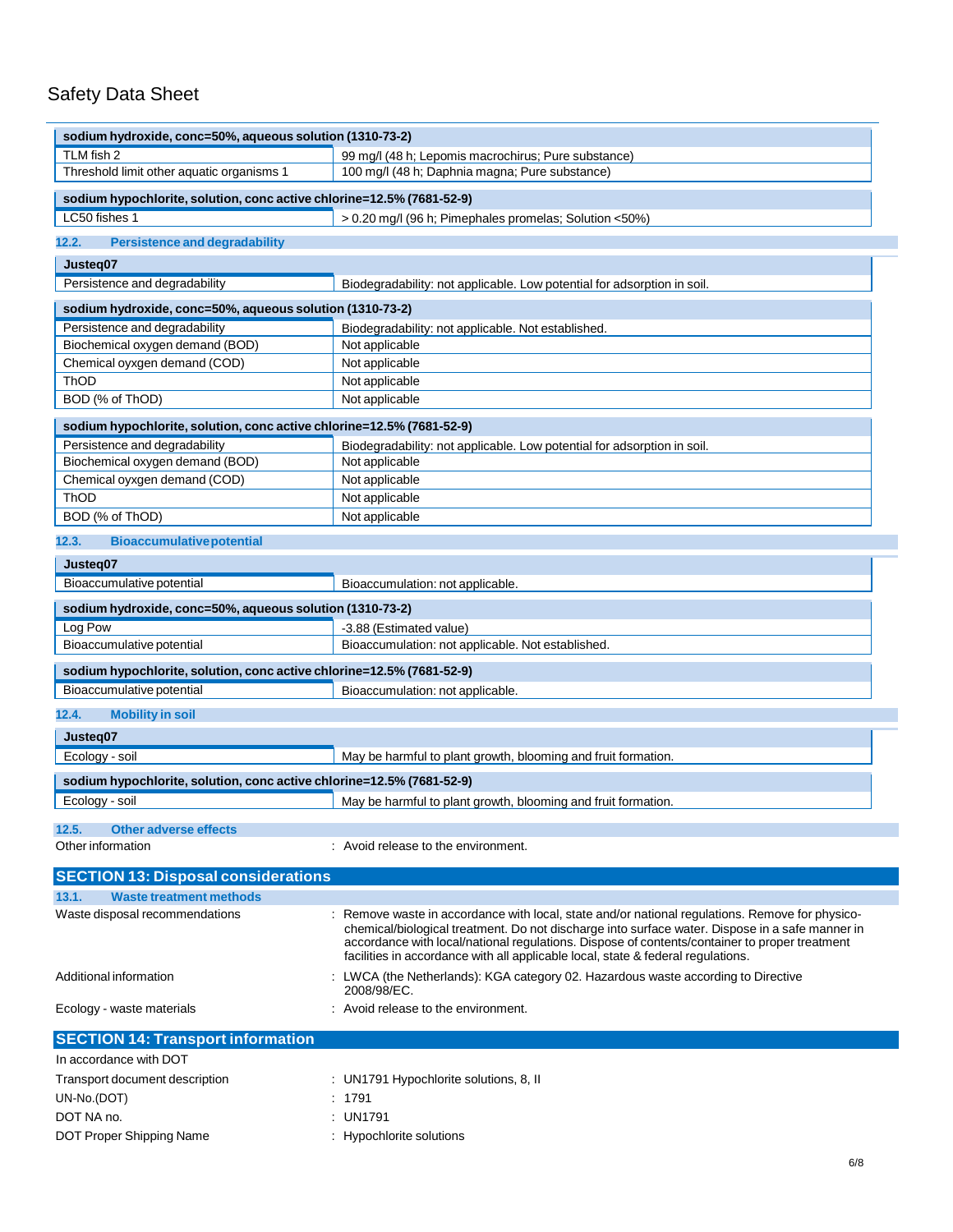| Department of Transportation (DOT) Hazard<br>Classes                      | $\therefore$ 8 - Class 8 - Corrosive material 49 CFR 173.136                                                                                                                                                                                                                                                                                                                                                                                                                                                                                                                                                                                                                                                                                                                                                                                                                                                                                                                                                                                                                                                                                                                                                                                                                                                                                                                                                                                                                                                                                                                                                                                                                                                                                                                                                                                                                                                                                                                                                                                                                                                                                           |
|---------------------------------------------------------------------------|--------------------------------------------------------------------------------------------------------------------------------------------------------------------------------------------------------------------------------------------------------------------------------------------------------------------------------------------------------------------------------------------------------------------------------------------------------------------------------------------------------------------------------------------------------------------------------------------------------------------------------------------------------------------------------------------------------------------------------------------------------------------------------------------------------------------------------------------------------------------------------------------------------------------------------------------------------------------------------------------------------------------------------------------------------------------------------------------------------------------------------------------------------------------------------------------------------------------------------------------------------------------------------------------------------------------------------------------------------------------------------------------------------------------------------------------------------------------------------------------------------------------------------------------------------------------------------------------------------------------------------------------------------------------------------------------------------------------------------------------------------------------------------------------------------------------------------------------------------------------------------------------------------------------------------------------------------------------------------------------------------------------------------------------------------------------------------------------------------------------------------------------------------|
| Hazard labels (DOT)                                                       | : 8 - Corrosive                                                                                                                                                                                                                                                                                                                                                                                                                                                                                                                                                                                                                                                                                                                                                                                                                                                                                                                                                                                                                                                                                                                                                                                                                                                                                                                                                                                                                                                                                                                                                                                                                                                                                                                                                                                                                                                                                                                                                                                                                                                                                                                                        |
|                                                                           |                                                                                                                                                                                                                                                                                                                                                                                                                                                                                                                                                                                                                                                                                                                                                                                                                                                                                                                                                                                                                                                                                                                                                                                                                                                                                                                                                                                                                                                                                                                                                                                                                                                                                                                                                                                                                                                                                                                                                                                                                                                                                                                                                        |
| Packing group (DOT)                                                       | : II - Medium Danger                                                                                                                                                                                                                                                                                                                                                                                                                                                                                                                                                                                                                                                                                                                                                                                                                                                                                                                                                                                                                                                                                                                                                                                                                                                                                                                                                                                                                                                                                                                                                                                                                                                                                                                                                                                                                                                                                                                                                                                                                                                                                                                                   |
| DOT Special Provisions (49 CFR 172.102)                                   | : A7 - Steel packagings must be corrosion-resistant or have protection against corrosion.<br>B2 - MC 300, MC 301, MC 302, MC 303, MC 305, and MC 306 and DOT 406 cargo tanks are<br>not authorized.<br>B15 - Packagings must be protected with non-metallic linings impervious to the lading or have a<br>suitable corrosion allowance.<br>IB2 - Authorized IBCs: Metal (31A, 31B and 31N); Rigid plastics (31H1 and 31H2); Composite<br>(31HZ1). Additional Requirement: Only liquids with a vapor pressure less than or equal to 110<br>kPa at 50 C (1.1 bar at 122 F), or 130 kPa at 55 C (1.3 bar at 131 F) are authorized.<br>IP5 - IBCs must have a device to allow venting. The inlet to the venting device must be located in<br>the vapor space of the IBC under maximum filling conditions.<br>N34 - Aluminum construction materials are not authorized for any part of a packaging which is<br>normally in contact with the hazardous material.<br>T7 - 4 178.274(d)(2) Normal 178.275(d)(3)<br>TP2 - a. The maximum degree of filling must not exceed the degree of filling determined by the<br>following: (image) Where: tr is the maximum mean bulk temperature during transport, if is the<br>temperature in degrees celsius of the liquid during filling, and a is the mean coefficient of cubical<br>expansion of the liquid between the mean temperature of the liquid during filling (tf) and the<br>maximum mean bulk temperature during transportation (tr) both in degrees celsius. b. For<br>liquids transported under ambient conditions may be calculated using the formula: (image)<br>Where: d15 and d50 are the densities (in units of mass per unit volume) of the liquid at 15 C (59<br>F) and 50 C (122 F), respectively.<br>TP24 - The portable tank may be fitted with a device to prevent the build up of excess pressure<br>due to the slow decomposition of the hazardous material being transported. The device must be<br>in the vapor space when the tank is filled under maximum filling conditions. This device must<br>also prevent an unacceptable amount of leakage of liquid in the case of overturning. |
| DOT Packaging Exceptions (49 CFR 173.xxx) : 154                           |                                                                                                                                                                                                                                                                                                                                                                                                                                                                                                                                                                                                                                                                                                                                                                                                                                                                                                                                                                                                                                                                                                                                                                                                                                                                                                                                                                                                                                                                                                                                                                                                                                                                                                                                                                                                                                                                                                                                                                                                                                                                                                                                                        |
| DOT Packaging Non Bulk (49 CFR 173.xxx)                                   | : 202                                                                                                                                                                                                                                                                                                                                                                                                                                                                                                                                                                                                                                                                                                                                                                                                                                                                                                                                                                                                                                                                                                                                                                                                                                                                                                                                                                                                                                                                                                                                                                                                                                                                                                                                                                                                                                                                                                                                                                                                                                                                                                                                                  |
| DOT Packaging Bulk (49 CFR 173.xxx)                                       | : 242                                                                                                                                                                                                                                                                                                                                                                                                                                                                                                                                                                                                                                                                                                                                                                                                                                                                                                                                                                                                                                                                                                                                                                                                                                                                                                                                                                                                                                                                                                                                                                                                                                                                                                                                                                                                                                                                                                                                                                                                                                                                                                                                                  |
| DOT Quantity Limitations Passenger aircraft/rail : 1 L<br>(49 CFR 173.27) |                                                                                                                                                                                                                                                                                                                                                                                                                                                                                                                                                                                                                                                                                                                                                                                                                                                                                                                                                                                                                                                                                                                                                                                                                                                                                                                                                                                                                                                                                                                                                                                                                                                                                                                                                                                                                                                                                                                                                                                                                                                                                                                                                        |
| DOT Quantity Limitations Cargo aircraft only (49<br>CFR 175.75)           | : 30 L                                                                                                                                                                                                                                                                                                                                                                                                                                                                                                                                                                                                                                                                                                                                                                                                                                                                                                                                                                                                                                                                                                                                                                                                                                                                                                                                                                                                                                                                                                                                                                                                                                                                                                                                                                                                                                                                                                                                                                                                                                                                                                                                                 |
| DOT Vessel Stowage Location                                               | : B - (i) The material may be stowed "on deck" or "under deck" on a cargo vessel and on a<br>passenger vessel carrying a number of passengers limited to not more than the larger of 25<br>passengers, or one passenger per each 3 m of overall vessel length; and (ii) "On deck only" on<br>passenger vessels in which the number of passengers specified in paragraph (k)(2)(i) of this<br>section is exceeded.                                                                                                                                                                                                                                                                                                                                                                                                                                                                                                                                                                                                                                                                                                                                                                                                                                                                                                                                                                                                                                                                                                                                                                                                                                                                                                                                                                                                                                                                                                                                                                                                                                                                                                                                      |
| DOT Vessel Stowage Other                                                  | 26 - Stow "away from" acids                                                                                                                                                                                                                                                                                                                                                                                                                                                                                                                                                                                                                                                                                                                                                                                                                                                                                                                                                                                                                                                                                                                                                                                                                                                                                                                                                                                                                                                                                                                                                                                                                                                                                                                                                                                                                                                                                                                                                                                                                                                                                                                            |
| <b>Additional information</b>                                             |                                                                                                                                                                                                                                                                                                                                                                                                                                                                                                                                                                                                                                                                                                                                                                                                                                                                                                                                                                                                                                                                                                                                                                                                                                                                                                                                                                                                                                                                                                                                                                                                                                                                                                                                                                                                                                                                                                                                                                                                                                                                                                                                                        |
| Other information                                                         | : No supplementary information available.                                                                                                                                                                                                                                                                                                                                                                                                                                                                                                                                                                                                                                                                                                                                                                                                                                                                                                                                                                                                                                                                                                                                                                                                                                                                                                                                                                                                                                                                                                                                                                                                                                                                                                                                                                                                                                                                                                                                                                                                                                                                                                              |
| <b>ADR</b>                                                                |                                                                                                                                                                                                                                                                                                                                                                                                                                                                                                                                                                                                                                                                                                                                                                                                                                                                                                                                                                                                                                                                                                                                                                                                                                                                                                                                                                                                                                                                                                                                                                                                                                                                                                                                                                                                                                                                                                                                                                                                                                                                                                                                                        |
| Transport document description                                            |                                                                                                                                                                                                                                                                                                                                                                                                                                                                                                                                                                                                                                                                                                                                                                                                                                                                                                                                                                                                                                                                                                                                                                                                                                                                                                                                                                                                                                                                                                                                                                                                                                                                                                                                                                                                                                                                                                                                                                                                                                                                                                                                                        |

### **Transport by sea**

No additional information available

### **Air transport**

No additional information available

## **SECTION 15: Regulatory information**

**15.1. US Federal regulations**

No additional information available